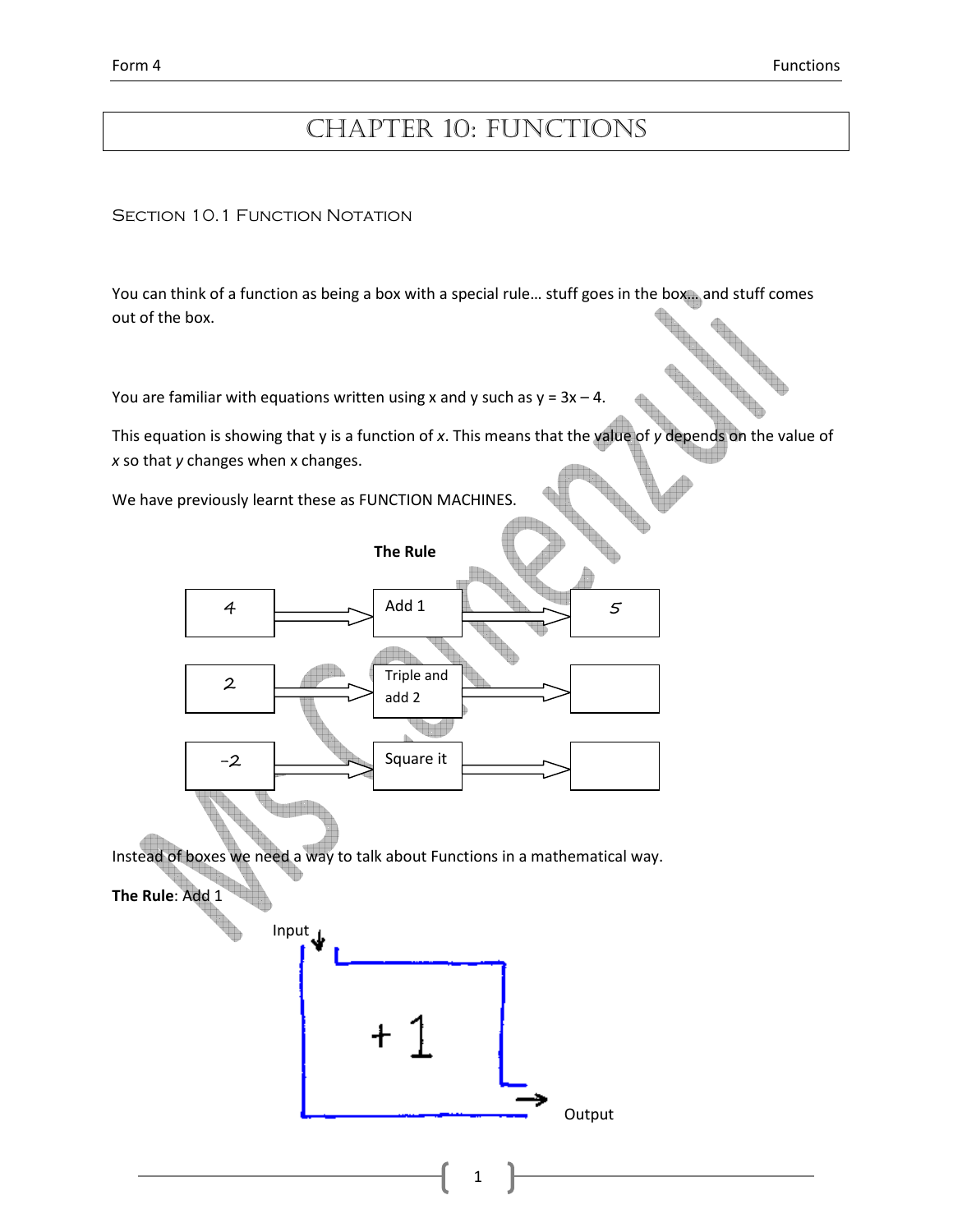



If we use x to represent the Input… the notation will be something like this:

If there are different functions in the same problem different letters can be used such as  $g(x) = 3x - 4$  or 'function of  $g'$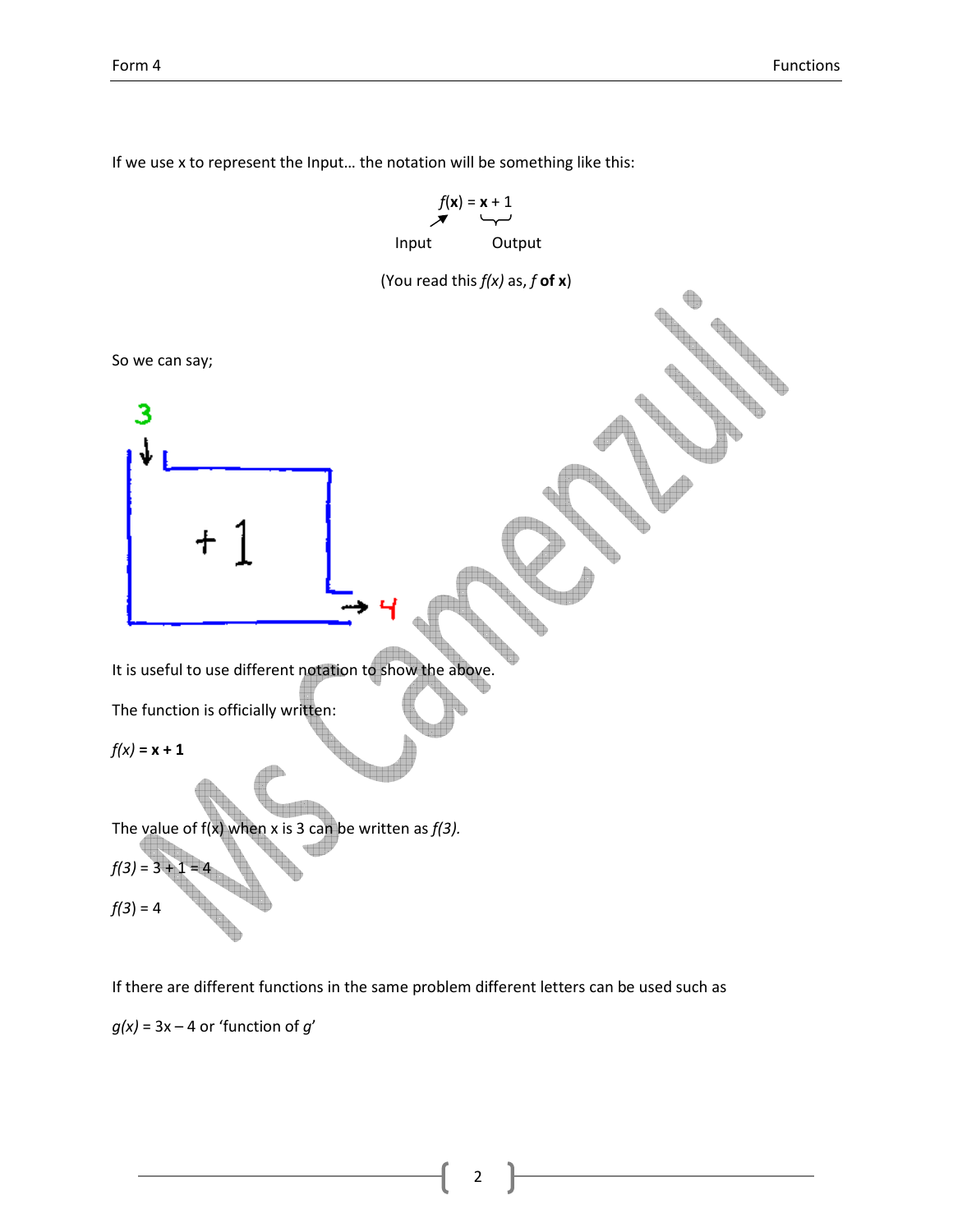Sometimes instead of writing  $f(x) = x + 1$  we write f: $x \rightarrow x + 1$ . These two forms mean exactly the same thing.

Consolidation



We can use function notations in order to simplify the expression given. It is not always the case that the value to substitute in the function is a number… it can be another expressions.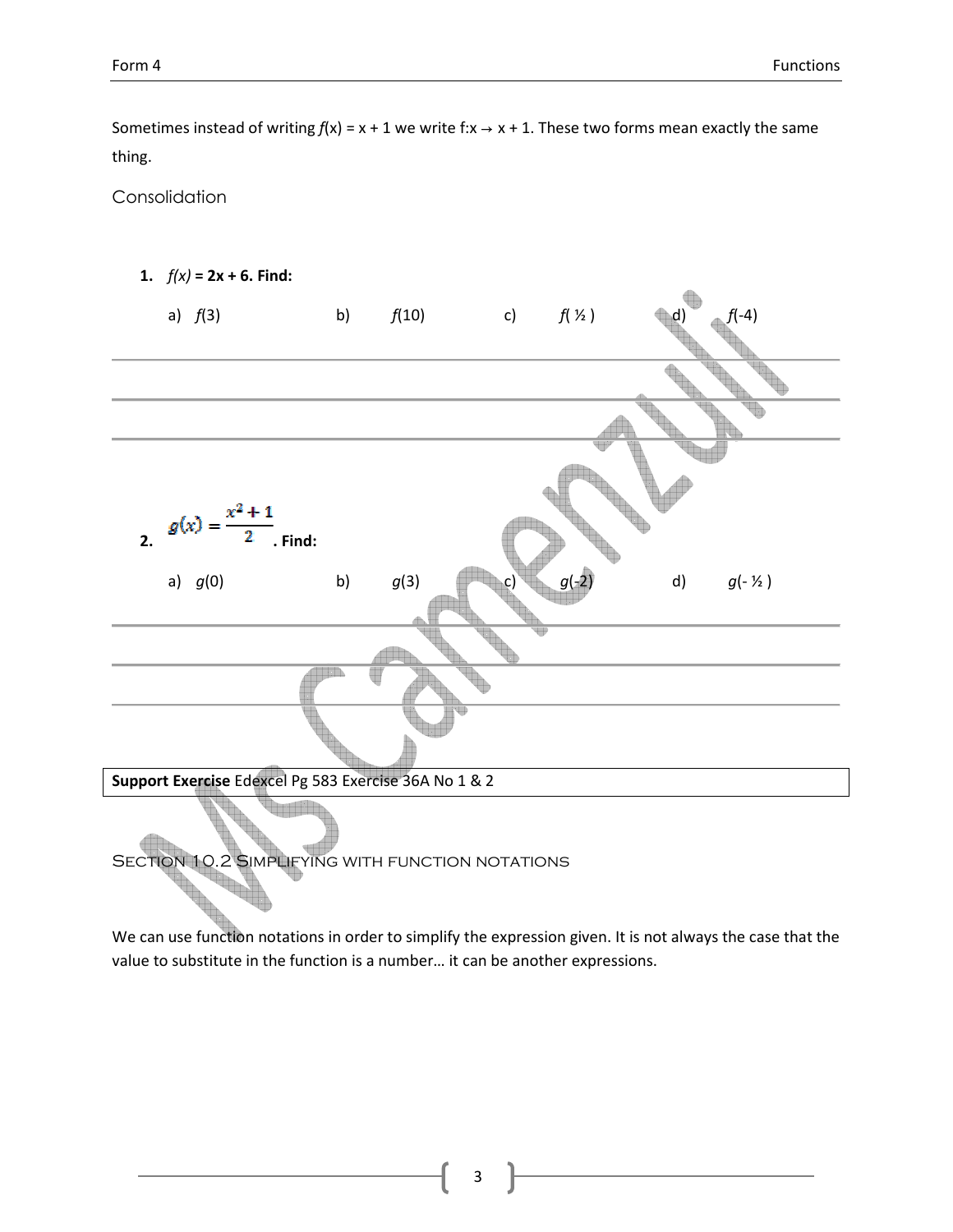Given that  $f(x)= 2x - 1$  simplify the following a)  $f(x + 4)$  $f(x + 4) = 2(x + 4) - 1$  $= 2x + 8 - 1$  $= 2x + 7$ b)  $f(-5x + 7)$ ♦ c)  $f(x^2 + 3x - 2)$ Example 2 Let  $g(x) = x^2$  $+4$ a)  $g(x)$  $+4-1$  $= x^2$  +3 b)  $g(-x)$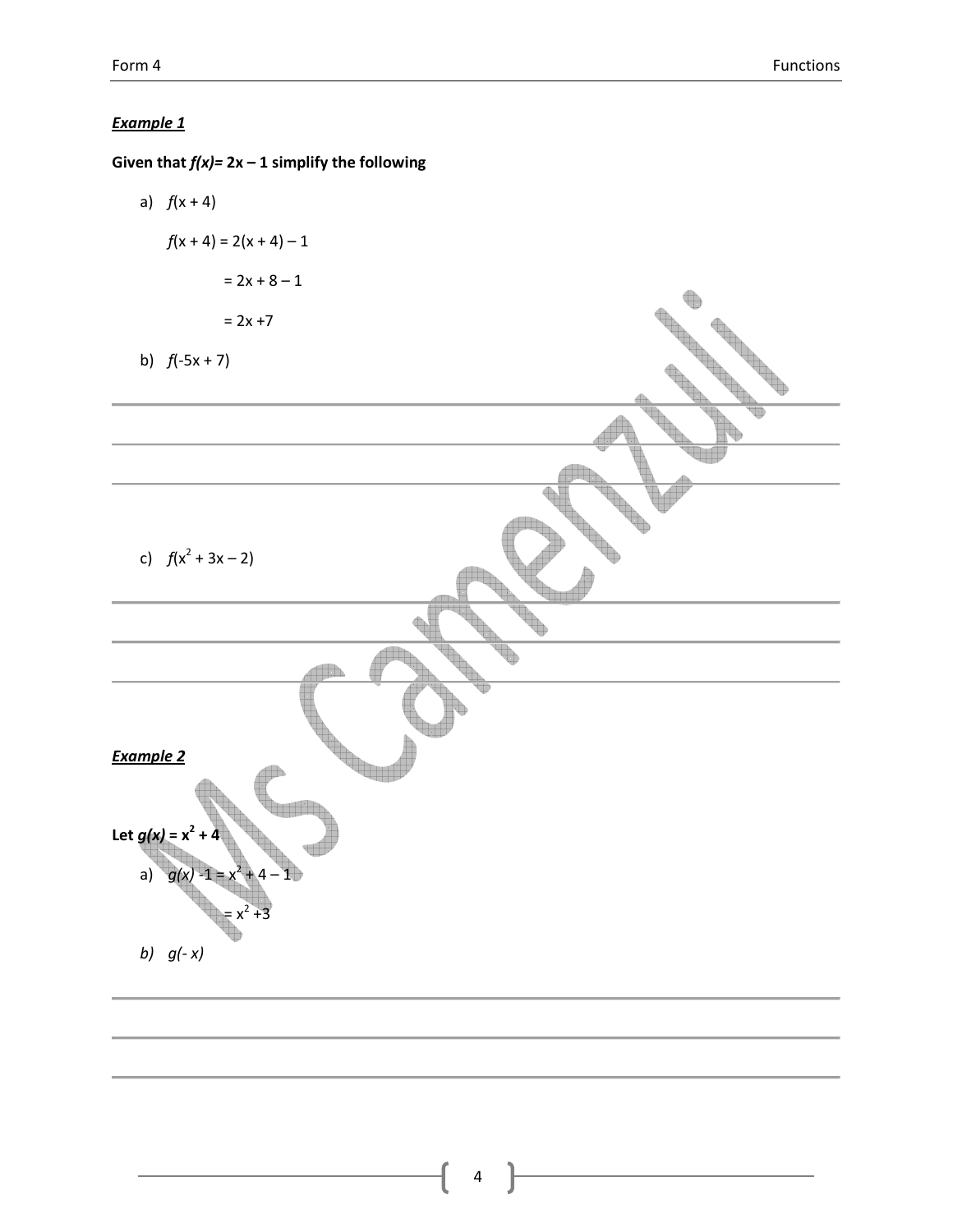| $c) - g(x)$                                                                     |
|---------------------------------------------------------------------------------|
|                                                                                 |
| Consolidation                                                                   |
| 1. Let $f(x) = x^2 + 2x - 3$<br>$a)$ $f(x+2)$                                   |
|                                                                                 |
| b) $f(2x + y)$                                                                  |
|                                                                                 |
| c) $f(-x)$                                                                      |
|                                                                                 |
| 2. If $f(x) = 3x - 4$ , write the following in its simplest form:<br>a) $f(2x)$ |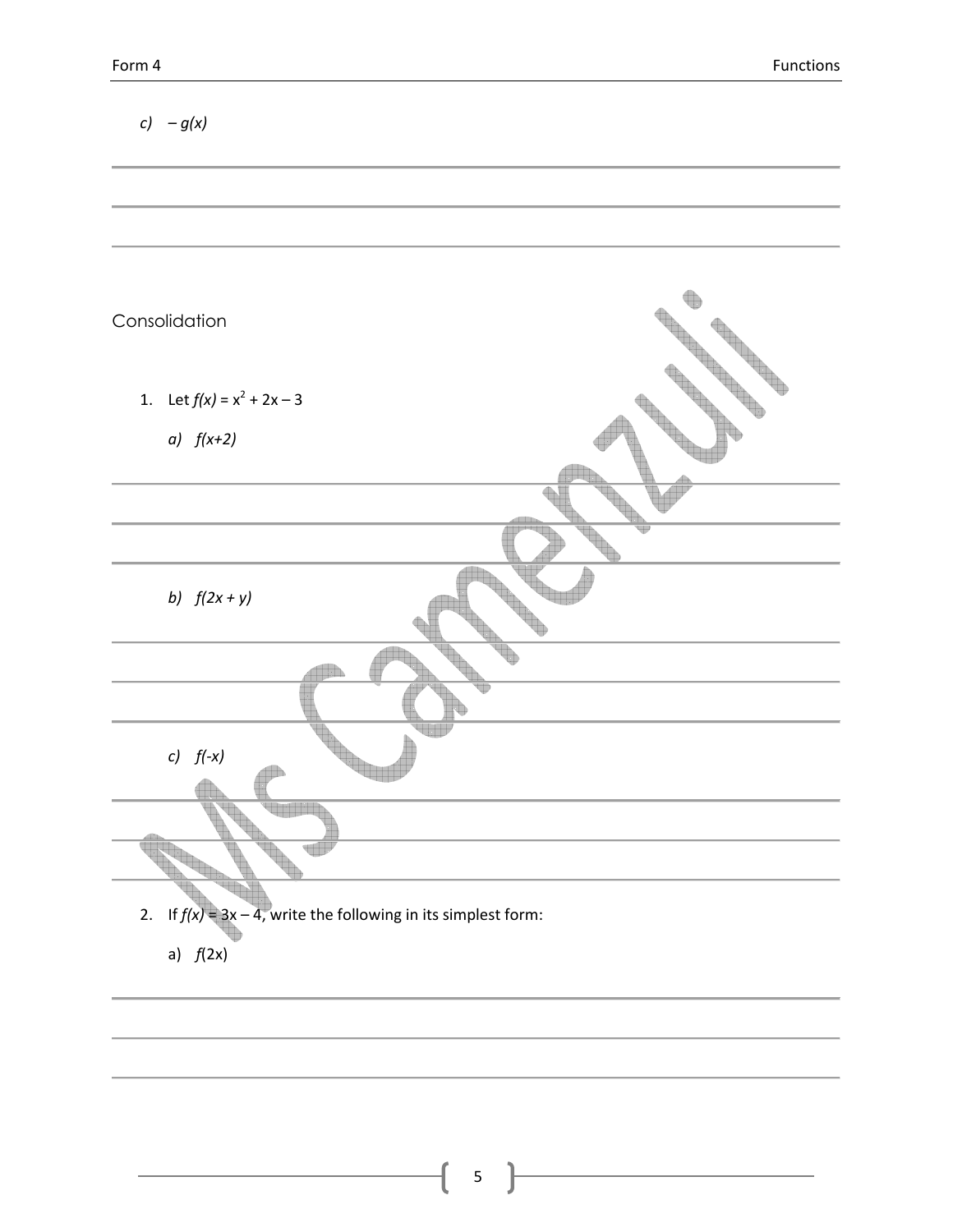| b) $f(x-1)$                                                                                         |
|-----------------------------------------------------------------------------------------------------|
|                                                                                                     |
| c) $f({\binom{x}{3}})$                                                                              |
|                                                                                                     |
|                                                                                                     |
| Support Exercise Edexcel Chapter 36 Exercise 36A No $3-5$                                           |
|                                                                                                     |
| SECTION 10.3 SOLVING WITH FUNCTION NOTATIONS<br>Functions can also be used to solve the value of x. |
| Example 1<br>$f(x) = 5x - 4$                                                                        |
| Find the value of x when $f(x) = 6$<br>$5x - 4 = 6$                                                 |
| $5x = 6 + 4$                                                                                        |
| $5x = 10$<br>$x = 10 \div 5$                                                                        |
| $x = 2$                                                                                             |

6

ſ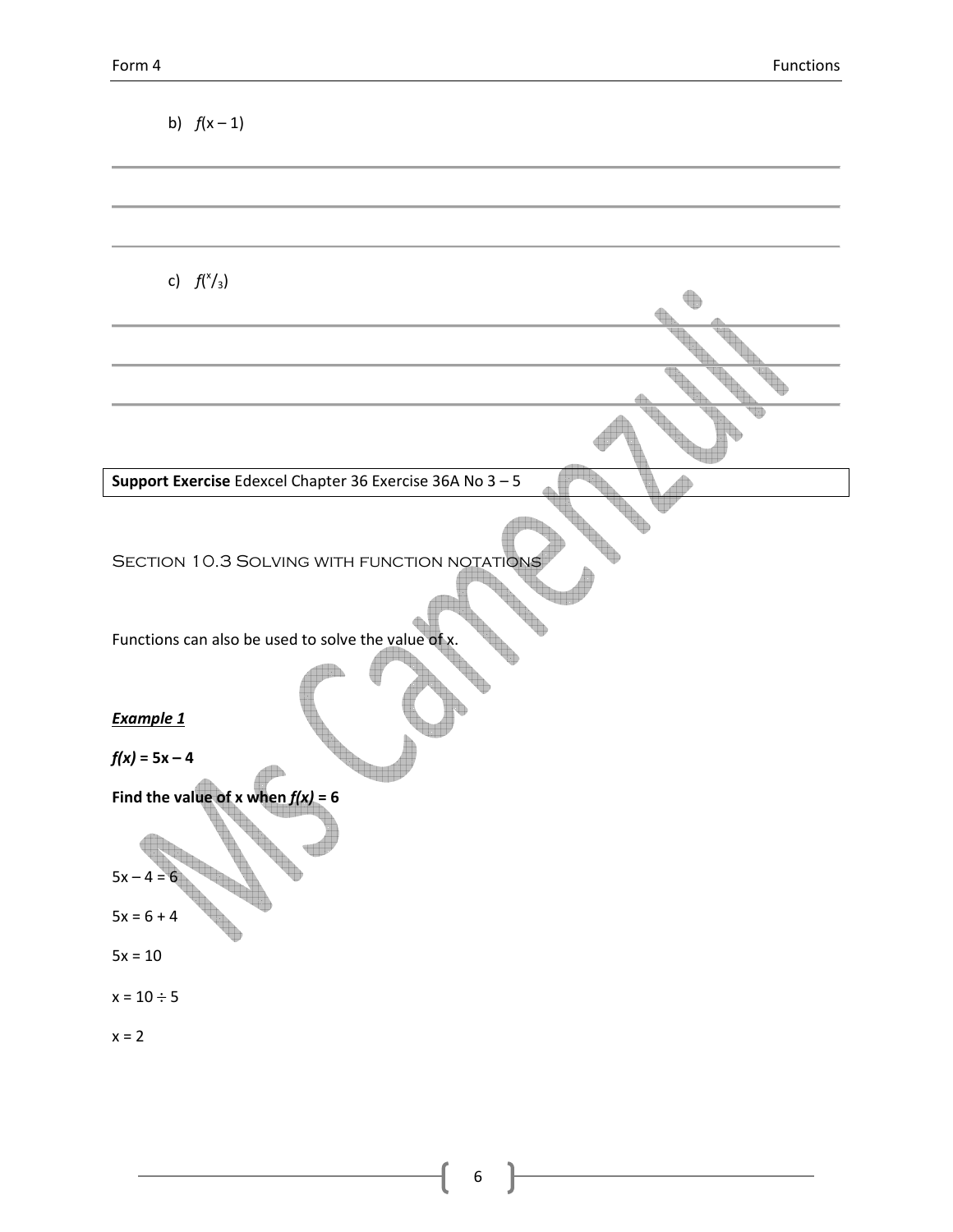$$
f(x) = \frac{1}{x}
$$

Find the value of x when  $f(x) = 5$ 

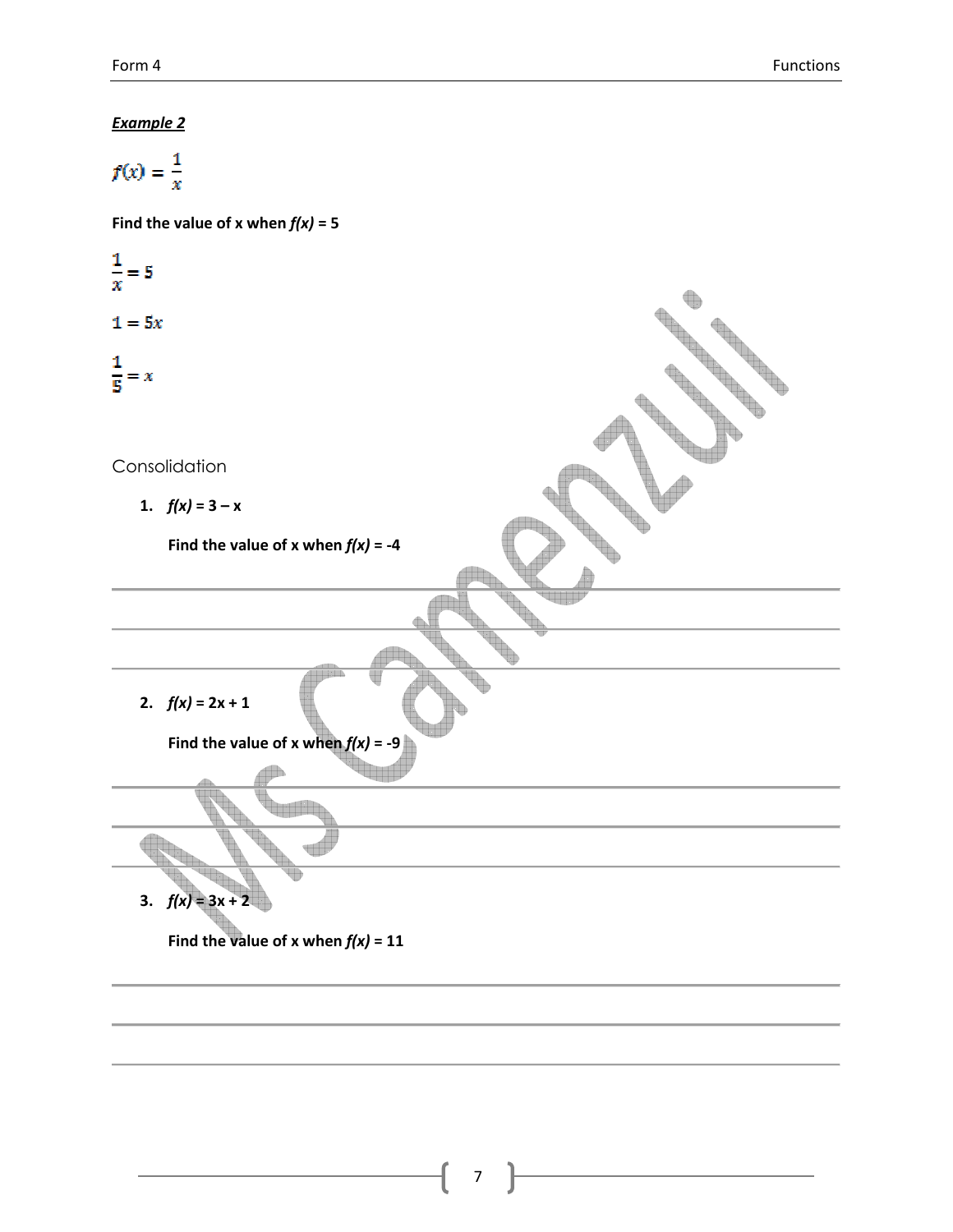# 4.  $f(x) = 2x - 5$

Find the value of x when  $f(x) = 9$ 

|                  | <b>Support Exercise Worksheet</b>                                       |  |
|------------------|-------------------------------------------------------------------------|--|
|                  | <b>SECTION 10.4 USING TWO FUNCTIONS</b>                                 |  |
| <b>Example 1</b> |                                                                         |  |
|                  | $f(x) = 5x - 1$ and $g(x) = x + 7$ . Solve the equation $f(x) = g(x)$ . |  |
| Since            | $f(x) = 5x - 1$<br>$g(x) = x + 7$                                       |  |
| $\sf l\sf f$     | $f(x)=g(x)$<br>$5x - 1 = x + 7$                                         |  |
| $x = 2$          | $5x - x = 7$<br>$4x = 8$                                                |  |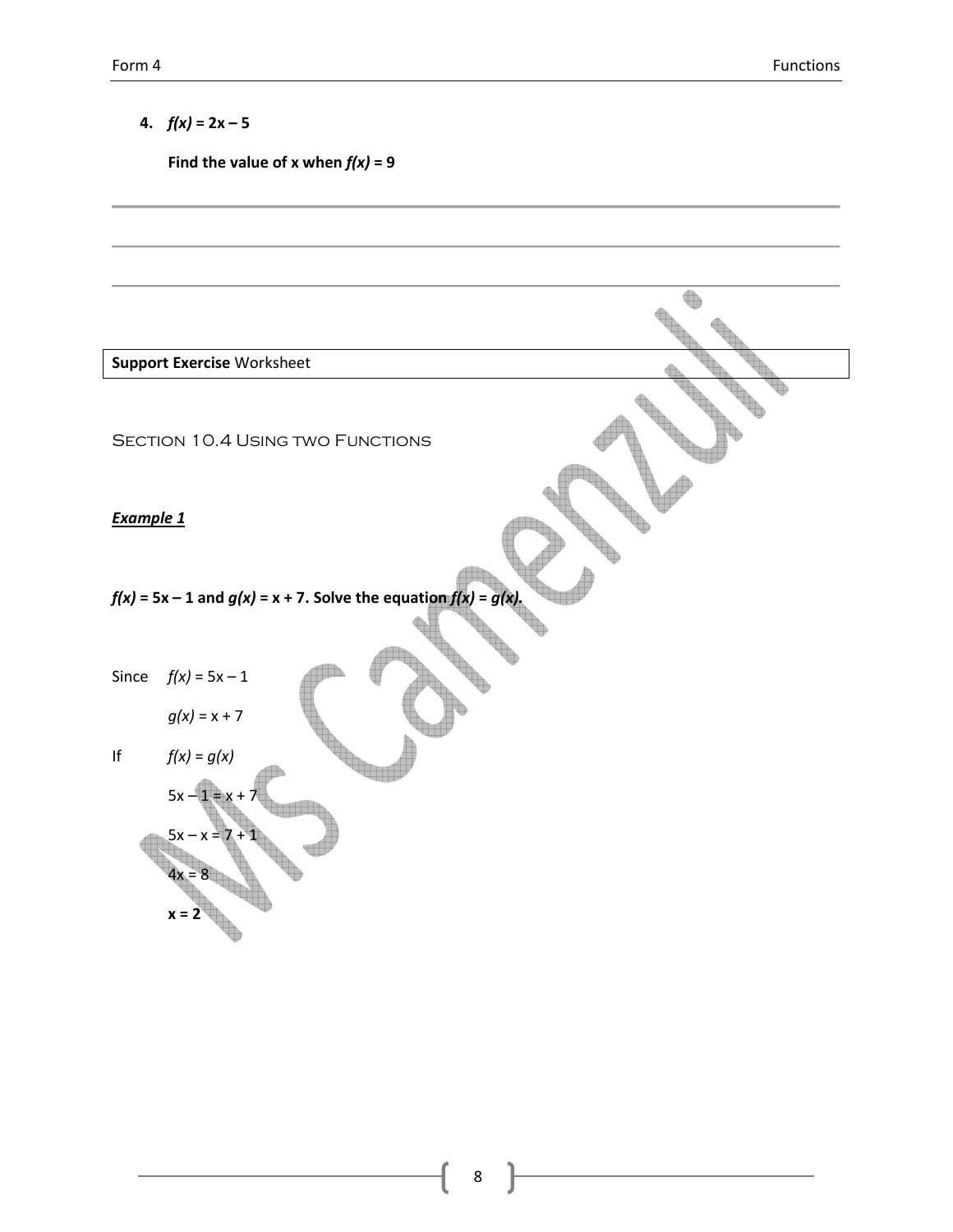$f(x) = 2x - 1$  and  $g(x) = 5x + 3$ . Solve the equation  $f(x) = g(2)$ 

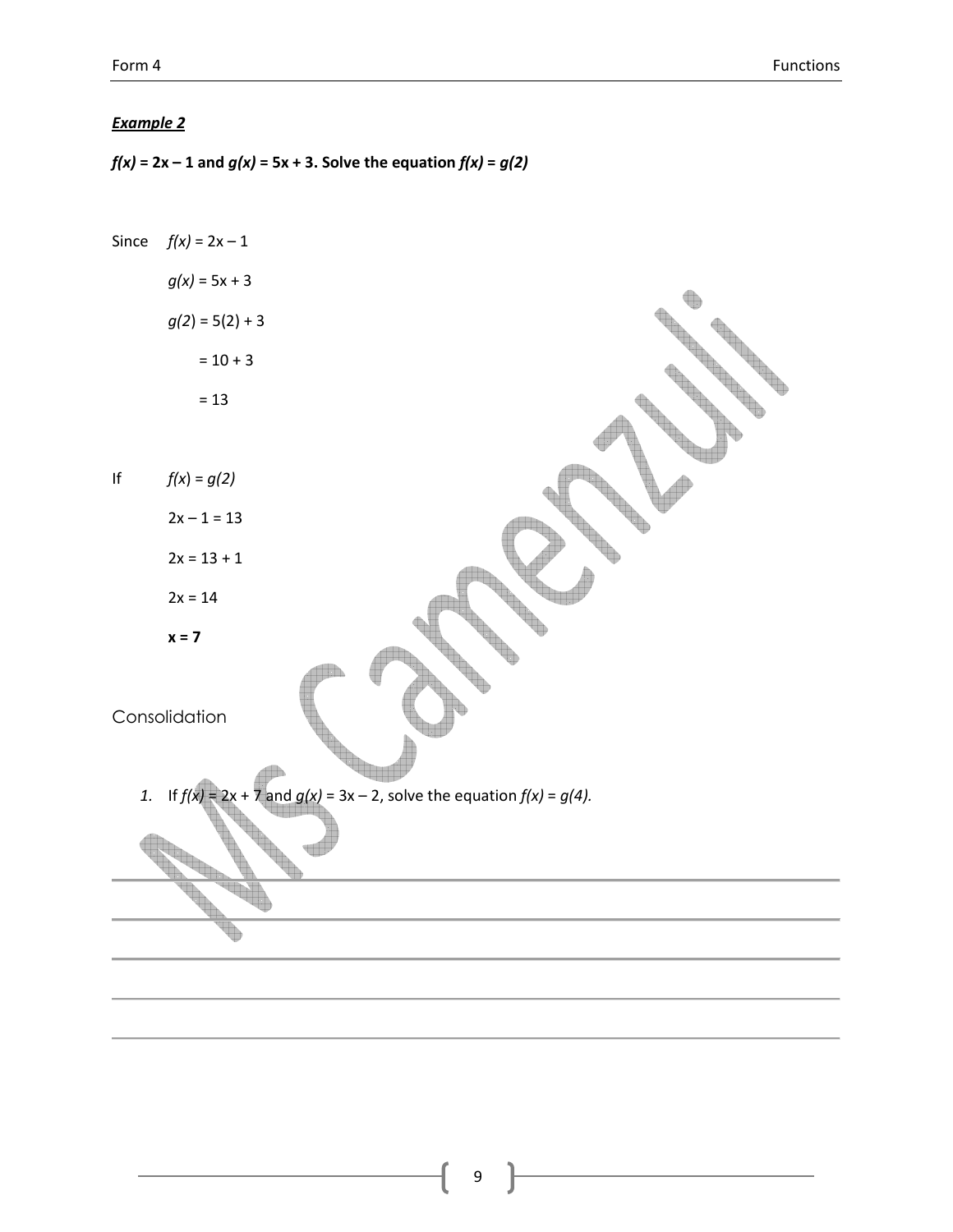2. If 
$$
f(x) = 3x - 1
$$
 and  $g(x) = 2x + 1$ , solve  $2f(x) = 4g(x)$   
\n3. If  $f(x) = x - 1$  solve the equation  $2f(x) = 3f(x)$   
\n4. If  $f(x) = x + 3$ ,  $g(x) = x + 1$  and  $h(x) = x + 2$ , solve  $5f(x) + 3h(x) = 2g(x)$   
\n5. If  $f(x) = 3x + 2$  and  $g(x) = 4x + 7$ , solve  $5f(x) = 3g(x)$   
\n5. Suppose Exercise 4 and solve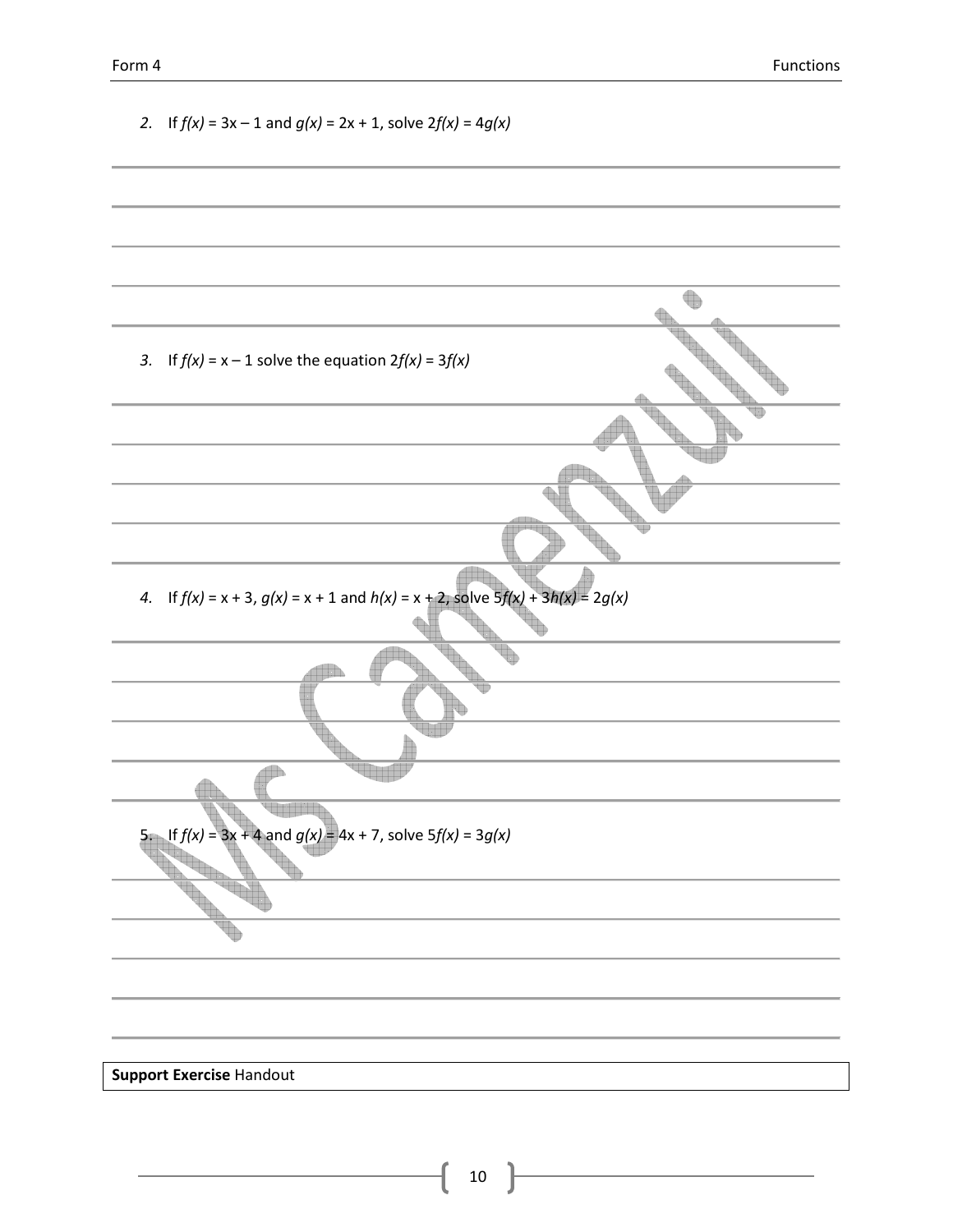#### SECTION 10.5 THE INVERSE NOTATION

#### Suppose  $f(x) = 2x + 6$

Then  $f(1) = 8$ ,  $f(3) = 12$  and  $f(-4) = -2$ 

The inverse of f is the function which has the opposite effect and 'undoes' f. We write the inverse of f as  $f^1$ .

Since f above means 'multiply by 2 and then add 6', the inverse will be 'subtract 6 and then divide by 2':

$$
f^{-1}(x) = \frac{x-6}{2}
$$

So  $f^1(8) = 1$ ,  $f^1(12) = 3$  and  $f^1(-2) = -4$ 

You can find the inverse in the following way:

 $y = 2x + 6$ 

**Step 1:** Write  $y = f(x)$ 

Step 2: Rearrange to make x subject of the formula



Step 3: Replace y by x in the result.

$$
f^{-1}(x) = \frac{x-\theta}{2}
$$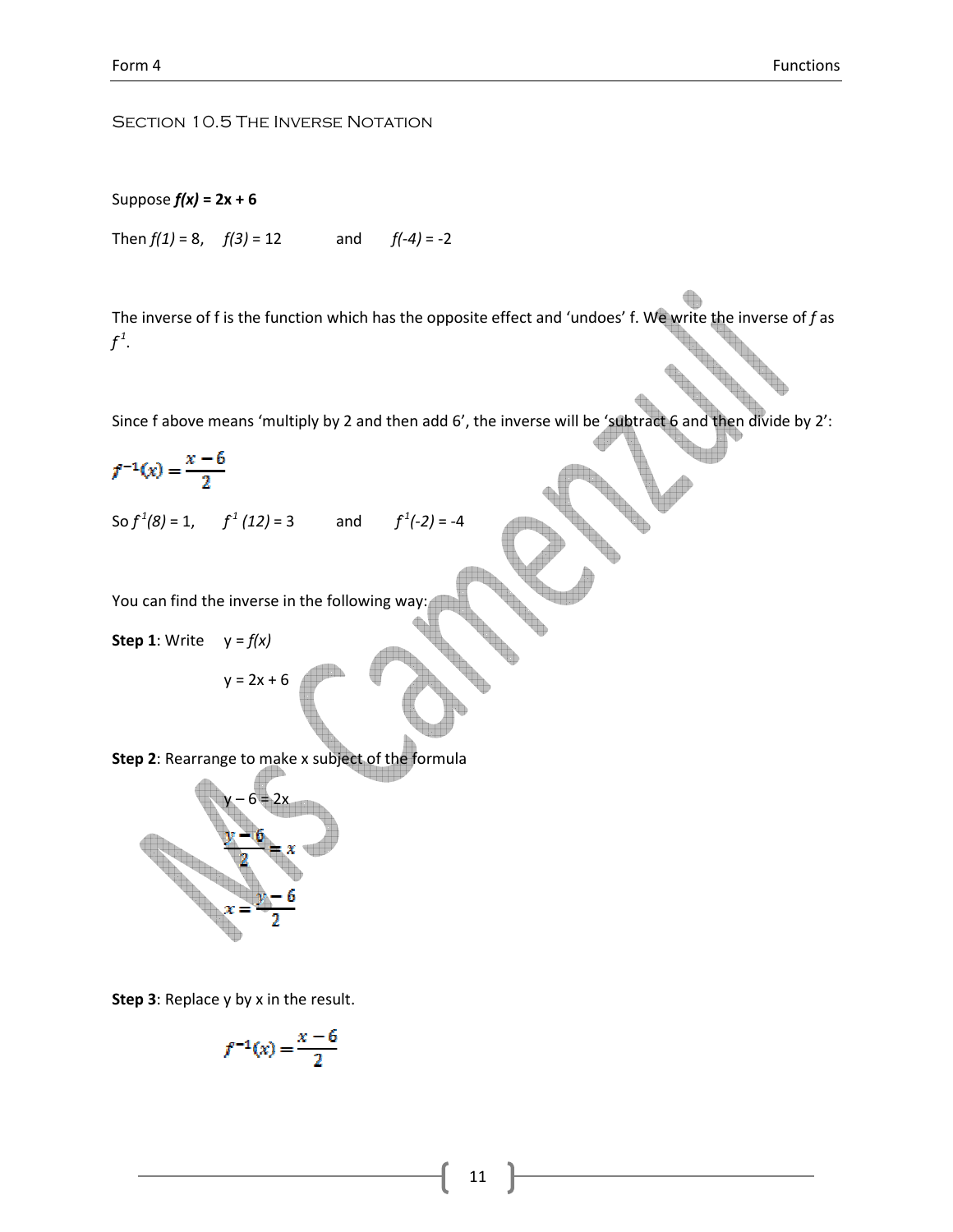Find  $f^1(x)$  for the following functions